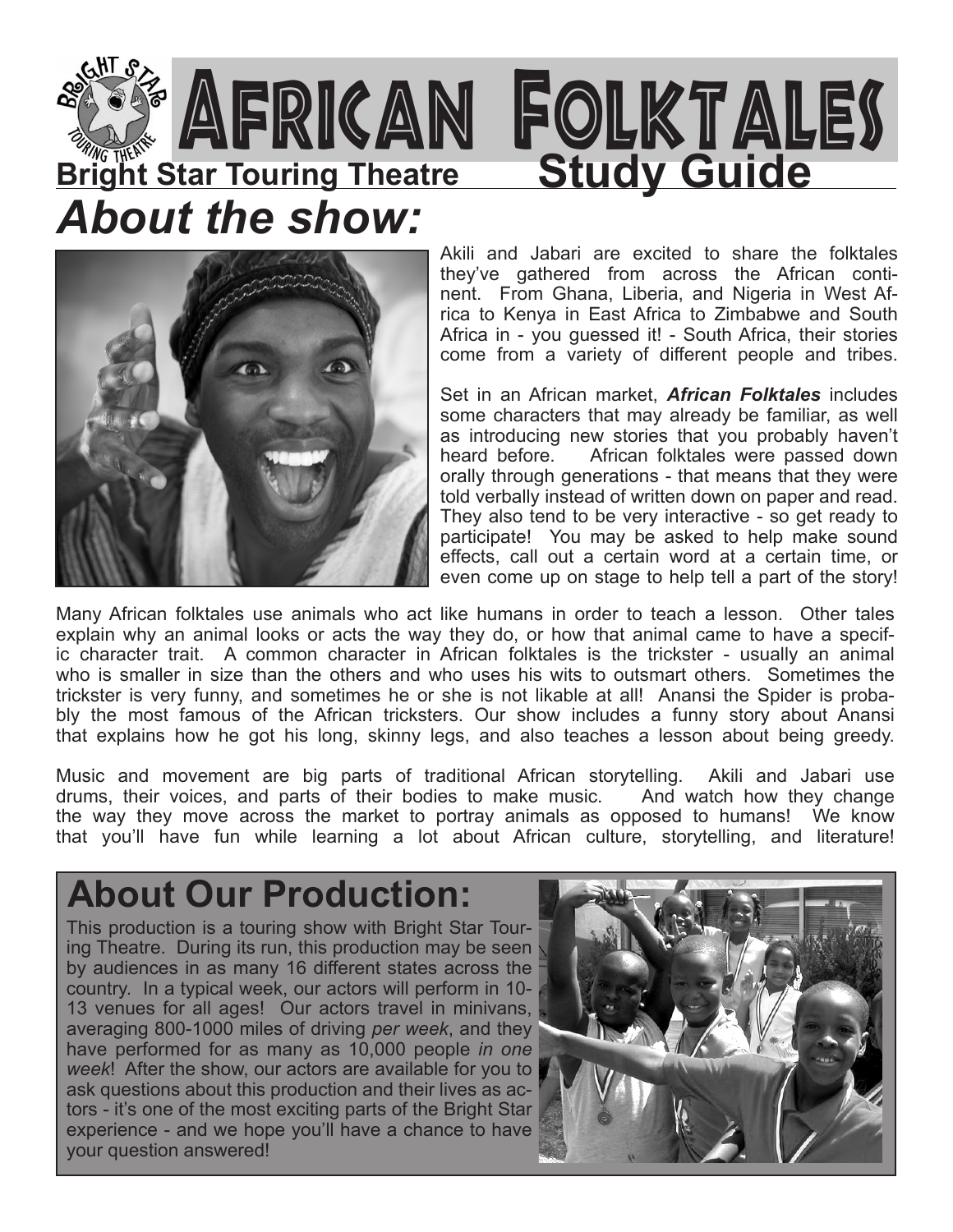Theatre is a form of storytelling that has been entertaining people for thousands of years. Theatre has its own kind of language. Here are some terms that actors, directors, and other "theatre people" use all the time!

**Audition:** A hopeful actor will either read, sing or dance (or sometimes all three!) in order for the director to decide which actor she wants to cast in a particular role.

**Director:** The director reads the script, and tells the actors where they should go and what they should do. Each director has a different way of telling a story from every other director, and this means that each play will be unique from every other play!

**Set:** All of the scenery on the stage is part of what is called the "set." It helps to paint a picture of where the story takes place, so it is easier for the audience to follow the play. For *African Folktales*, our actors use a backdrop, which is the colorful painted background.

**Costumes:** All of the clothes that are worn on stage by the actors are costumes. The hats, the coats, and even the shirts and shoes are all part of the costumes!

**Props:** Anything that an actor carries during the show is a prop. Can you remember any of the props used by the actors in this play?

**Rehearsal:** Once the cast of the play is set, everyone needs to practice to get ready for the show. This can take weeks, and that gives time for the sets and costumes to be built, and for the actors to learn their lines.

**Actors:** These are the people that you see on stage. They each have a character to play, and they spend a long time rehearsing before they perform. They have to learn where they should walk, when they should talk, and how their characters should act. It's a lot of work!

#### **and of course -**

**Audience:** Perhaps the most important element in the show! The audience consists of the people who come out to watch the play. You were our audience for *African Folktales*!

### **Words to Know: Check These Out!**

Would you like to read more African folktales? Here are just a few suggestions. Be sure to ask your school librarian or the librarian at your nearest library branch to help you choose a book - they might have many more suggestions!

#### **Anansi the Spider: A Tale from the Ashanti** by Gerald McDermott

This story relates the tale of father Anansi and his six spider sons. When Anansi sets out on a dangerous journey and gets into all sorts of trouble, each son does one thing to help, and all their efforts together save their father.

#### **Bringing the Rain to Kapiti Plain**

retold by Verna Aardema

Ki-pat is a cattle herdsman in Kenya who figures out an inventive way to end a terrible drought.

#### **Nelson Mandela's Favorite African Folktales** by Nelson Mandela

These 32 different stories from across the African continent represent a range of cultures and genres and are a compilation of writings and translations by numerous authors.

### **Map of Africa:**

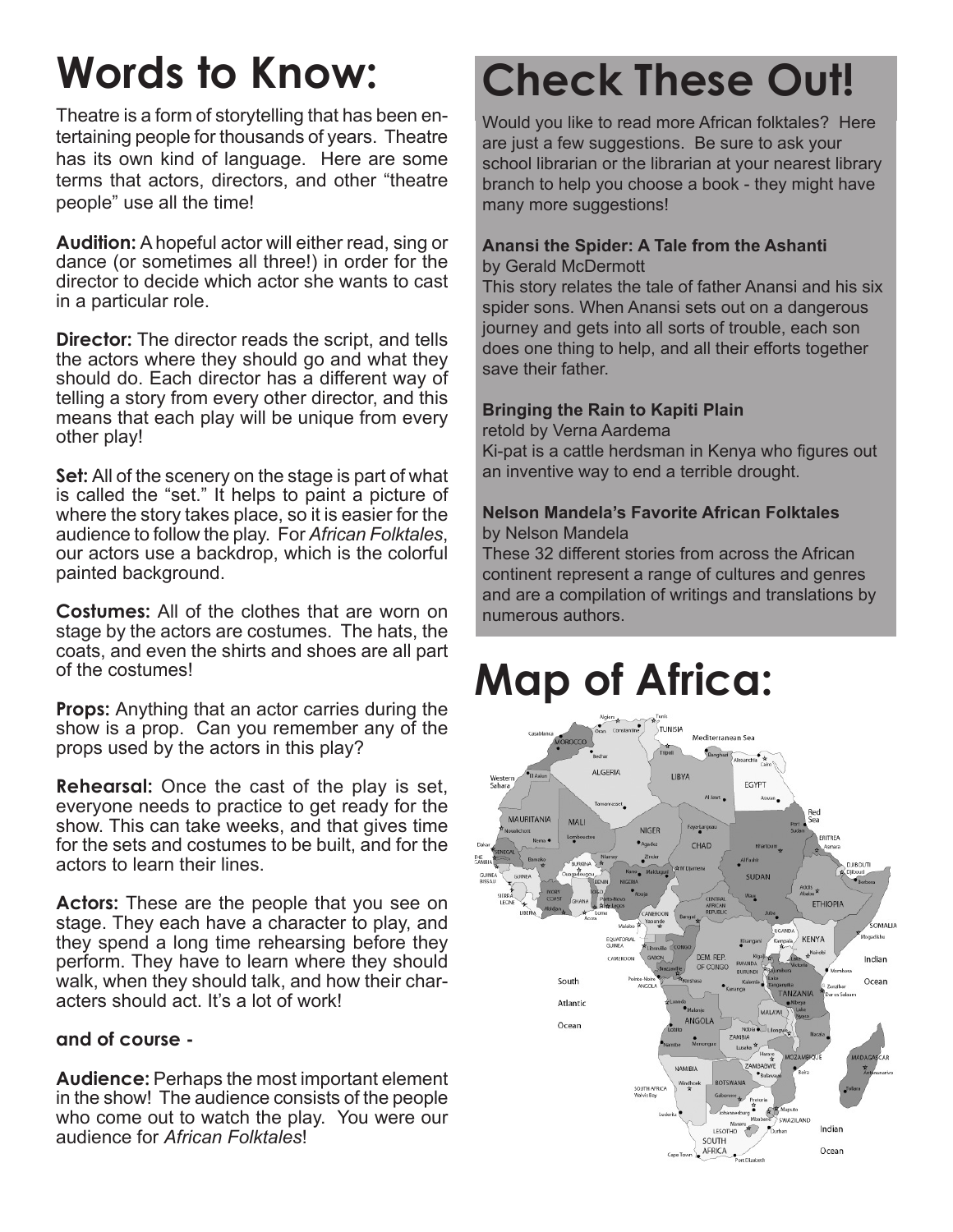### **Classroom Activities:**

**Write Your Own "Why" or "How" Story!** *This activity incorporates creative thinking, writing, visual art and performance!*

**Stories that explain** *why* **an animal acts a certain way or** *how* **it came to look the way it does are called "pourqoui" tales ("pourqoui" - pronounced "por-KWAH" - is the French word for "why").**

**1.** Choose an animal who is native to Africa. Some suggestions are a giraffe, zebra, lion, or elephant.

**2.** Write a short story that explains how or why your animal has a certain trait. For instance, in *African Folktales* you learned why Anansi the Spider has such long, skinny legs. Be as creative as you'd like!

**3.** Once you've written your story, draw pictures to illustrate your tale.

**4.** Performance time! Read your story and share your pictures with a partner, or with the entire class!

### **Map It!**

*This activity incorporates social studies and geography!*

**Find the following African countries mentioned in the play on a map:**

Ghana, South Africa, Zimbabwe, Liberia, Kenya, Nigeria

**Can you remember which folktale is associated with which African country?**

#### **Match the Words!**

*This activity incorporates foreign language and creative writing!*

**Match the Swahili word to its meaning in English. Then, write a paragraph containing all the Swahili words!**

> simba friend safari Hello! rafiki school shule trip Asante! lion

Jambo! Thank You!

About 30.7 million people speak Swahili around the world. So now you can say hello to 30,700,000 people!

## **Seeing the Play:**

Attending the theatre is very different than going to the movies or watching television. For one thing, the actors are real people who can hear and see everything that's happening in the audience. It's important to know a few rules before seeing a play:

Please be quiet and respectful during the performance so that those around you can hear what's happening.

 $\bigstar$  If something's funny, it's okay to laugh!

 $\bigstar$  If you like the play, be sure to clap at the end.

What else can you add to the list?

### **Questions for Discussion:**

**1.** Why was it important for Manzanzaba and Zenzele to find and tell stories? Can you think of things that stories help us to understand or explain?

**2.** Why did Anansi decide not to stay at Rabbit's house until the food was cooked? Did Anansi end up getting any food at all? What do you think is the lesson in this story?

**3.** Why did King Leopard have a contest with all the animals? Were you surprised by who won the contest? Why or why not?

**4.** What annoyed Toad about Grasshopper? What bothered Grasshopper about Toad? Do you think they could have solved these problems? What would you have done differently?